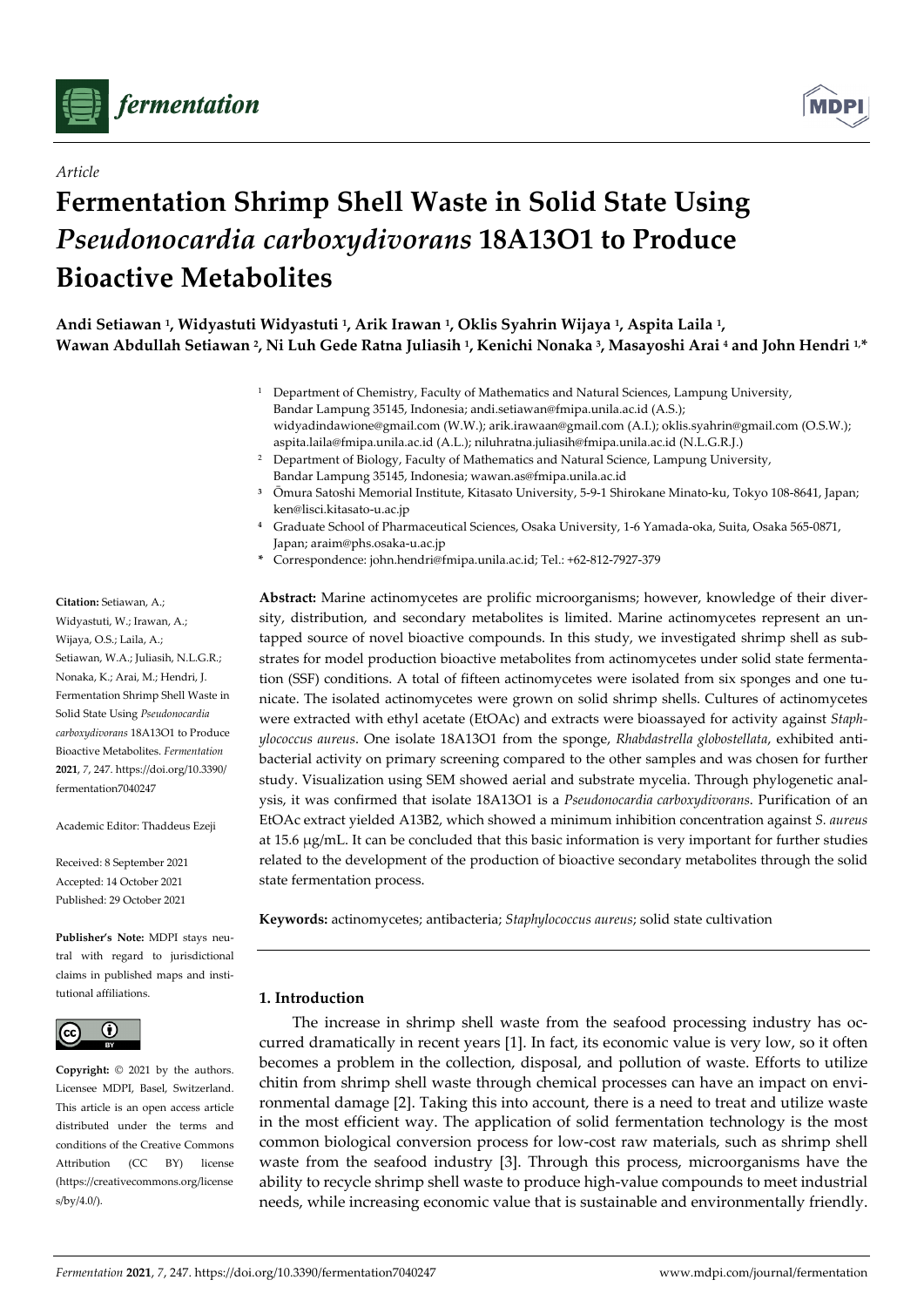The utilization of shrimp shell waste with an alternative technology to replace chemical methods is a promising effort in the future to obtain chitin and its derivatives, enzymes, and secondary metabolites.

Recently, solid state fermentation (SSF) technology has received a lot of attention to add value for sustainable products. Although the SSF method is not new, the technology is simple and precise, due to locally available resources such as shrimp shell waste. Chitinolytic microorganisms, one of which is actinomycetes, can decompose shrimp shells. In actinomycetes, chitinase is important in feeding and parasitism. SSF has been applied for the production of secondary metabolites, such as antibiotics [4].

To the best of our knowledge, there is limited information on the use of shrimp shell as substrate fermentation actinomycetes. The members of actinomycetes have been characterized as the most important group of microorganisms in the field of biotechnology, as producers of bioactive secondary metabolites [5]. Marine rare actinomycetes represent a rather untapped source of chemically diverse secondary metabolites and novel bioactive compounds. The results of a study reported from mid-2013 to 2017 showed that there were 97 new species belonging to 27 different rare actinomycete genera, 9 of which were new genera. In addition, the families *Pseudonocardiaceae*, *Demequinaceae*, *Micromonosporaceae*, and *Nocardioidaceae* were the most common, often isolated from the marine environment [6].

Therefore, the purpose of the present study was to confirm the suitability of shrimp shell as a substrate for marine actinomycetes in creating added value to novel products using SSF. The products obtained after SSF were assessed for antibacterial activity. Moreover, the microscopy morphology actinomycetes were evaluated.

#### **2. Materials and Methods**

#### *2.1. Sample Collection and Isolation of Actinomycetes*

# 2.1.1. Sponge Collection

Marine organism samples for isolation of actinomycetes were collected from Singaraja, Buleleng, Bali, Indonesia in August 2018. Samples were collected along the sea coast by SCUBA diving. Collected sponges were identified by their morphological appearance and spicule structures. For spicule identification, small pieces of specimens were placed in Eppendorf tubes and 500 μL of fuming nitric acid (HNO3) were added. Then, samples were mixed with ultrasonic agitation until all organic material had dissolved. Spicules were collected by centrifugation and washed several times with dH2O [7]

#### 2.1.2. Isolation of Actinomycetes from Marine Sponges

A small piece of sponge was rinsed and homogenized in sterile seawater. The homogenate was submitted to serial dilution and spread on plates of colloidal chitin agar [8] prepared with 50% (*v*/*v*) artificial seawater (ASW) and supplemented with 25 μg/mL cycloheximide and 25 μg/mL nalidixic acid, and cultured at 28  $^{\circ}$ C for 14 days. Actinomycetes were isolated and purified on shrimp shell media nourished with 1% colloidal chitin in 50% (*v*/*v*) agar/seawater. The purified isolate was streaked on slants of 1% colloidal chitin agar at 4 °C and in glycerol 20% (*v*/*v*) suspensions at −20 °C.

# *2.2. Screening Antibacterial Activity*

# 2.2.1. Clinical Pathogenic Bacteria

The clinical pathogenic *Staphylococcus aureus* used in this study was collected from Abdul Muluk Hospital, Bandar Lampung, Indonesia. Disk diffusion method [9] was used to determine antibiotic resistance patterns in bacteria with some modifications. According to the CLSI guidelines [10], 8 commercial antibiotics were used; clindamycin (2  $\mu$ g), doxycycline hyclate (30 μg), ciprofloxacin (5μg), cefadroxil (30 μg), lincomycin (2 μg), amoxicillin (25 μg), amoxicillin-clavulanate (30 μg), and erythromycin (15 μg). *S. aureus* was cultured on 2% (*w*/*v*) nutrient agar (NA). Inoculum was adjusted to 0.5 McFarland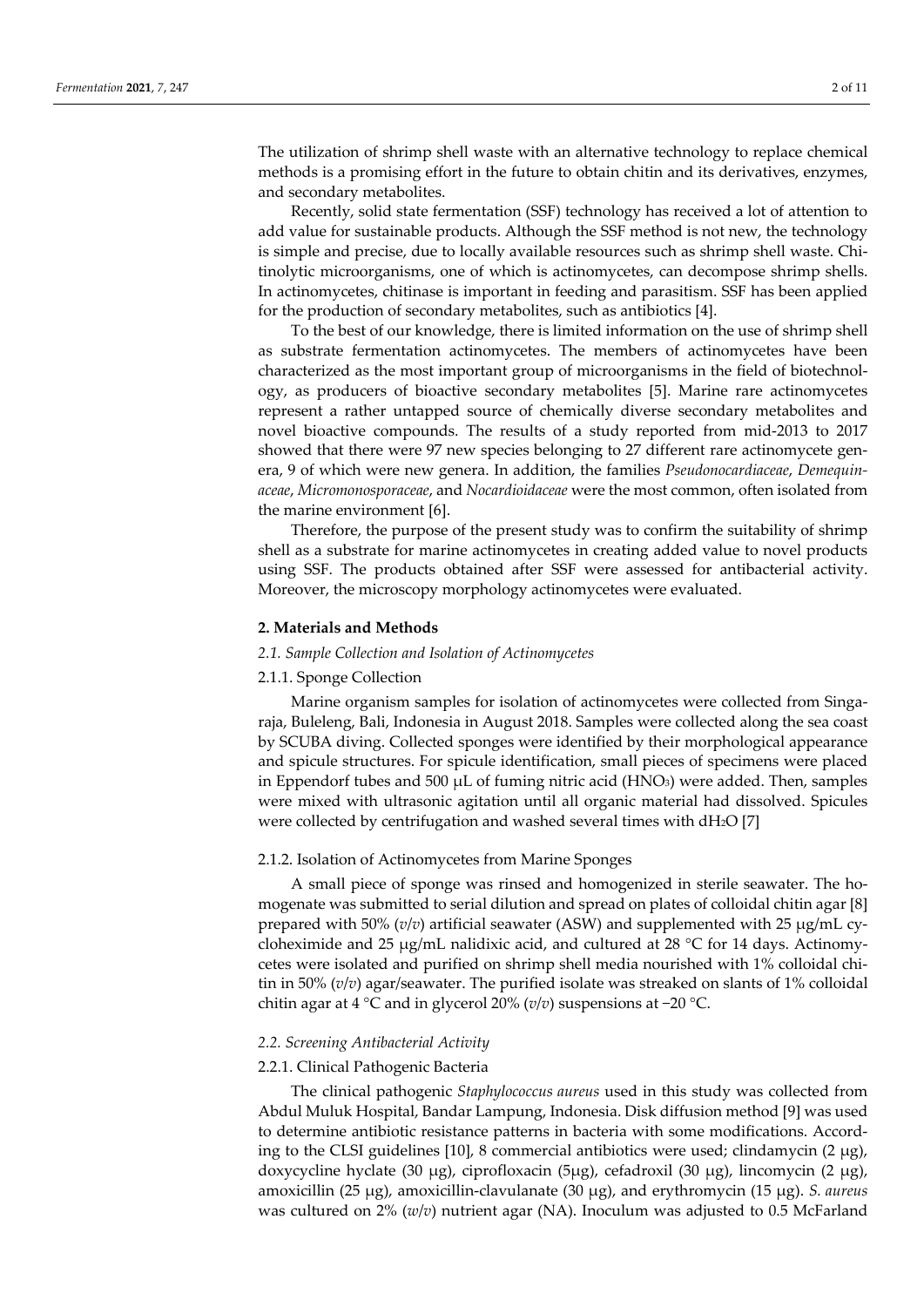standard turbidity (OD 0.08–0.1). After 18 h of incubation, the zone of inhibition for each antibiotic was observed. The results showed *S. aureus* was resistant to amoxicillin-clavulanate (AMX-CL) in the intermediate category. *S. aureus* was resistant to clindamycin (CDM), ciprofloxacin (CFX), erythromycin (ERH), lincomycin (LC), and amoxicillin (AMX).

# 2.2.2. Resazurin Assay

The assay was done in a sterile 96-well microplate, using resazurin as color indicator [11], and using the broth microdilution method defined by the CLSI. Briefly, serial two-fold dilutions of the extract were prepared by dissolving 2 mg of actinomycetes extract in 1 mL of 12.5% methanol (range, 500 μg/mL to 3.9 μg/mL) and 100 μL of extract solution and  $100 \mu L$  of bacterial suspension added to each well. The bacterial suspension was prepared from 12 h pure *S. aureus*. Suspensions were adjusted to 0.5 McFarland standard turbidity (10<sup>6</sup> CFU/mL) and subsequently incubated for 18-24 h at 37 °C. Wells with 12.5% methanol (MeOH) were used as a solvent control and wells without bacteria were used as a contamination control. An extract control also was included. The lowest concentration of extract that inhibited bacterial growth was taken as the MIC (minimum inhibition concentration) value, as measured with a Hospitex Diagnostic reader. Each test was done in triplicate.

# *2.3. Characterization of Selected Actinomycetes*

#### 2.3.1. Analysis Morphology

The arrangement of spore and sporulating structures was examined microscopically using the coverslip culture method [12]. A sterile coverslip was inserted at an angle of 45° in the center of 2% chitin agar plate. A loop full of the culture taken from a seven-day-old culture plate was inoculated at the insertion place. After 7 days of incubation at 30 °C, the coverslip was removed and placed upwards on a clean glass slide. The coverslip was finally observed under the light microscope (100×), using an Observer A1 Zeiss microscope.

#### 2.3.2. Scanning Electron Microscope

Scanning electron microscopy (SEM) was performed to study the mycelium and spore arrangement of isolated actinomycetes. Stock cultures of actinomycetes were inoculated into 20 mL of a liquid containing 1% *w/v* colloidal chitin diluted with artificial seawater (ASW) in a 100 mL Erlenmeyer flask at 32 °C and static. After 7 days, the shrimp shells were put into a petri dish, as much as 1 g, and 1 mL of bacterial inoculum was added and shaken to moisten the shrimp shells. The culture was incubated for 2–6 days at 32 °C and static conditions. After incubation, a small portion of the shrimp shell was cut using an SLEE Disposable Blades microtome to obtain pieces measuring 0.5 cm × 0.5 cm with a thickness of 0.1 cm. The prepared samples were placed on aluminum stubs, which were fixed with carbon adhesive tabs. The top surface of each stub was then coated under vacuum with a gold layer. The gold plating process was complete in 20 min. Gold plated metal stub was observed on SEM with 10 kV electron high voltage, Carl Zeiss EVO MA 10, Oberkochen, Germany.

#### 2.3.3. Phylogenic Analysis of Isolate 18A13O1

Genomic DNA was extracted, following genomic Wizard® Genomic DNA KIT protocol (cat. no. A1120, Promega, Madison, WI, USA). PCR of 16s rDNA sequences was completed using a Sensoquest Sensodirect thermocycler from Germany. PCR was performed using a forward primer: 5′-AGA GTT TGA TCM TGG CTC AG-3′ [13] and a reverse primer: 5′-CCG TAC TCC CCA GGC GGG G-3′ [14], which amplified 848 bp. PCR reaction was completed using 2G Fast ReadyMix Kit (cat. no. KK5102, Merck, Taufkirchen, Germany). The PCR reactions were carried out at a total volume of 25 μL contain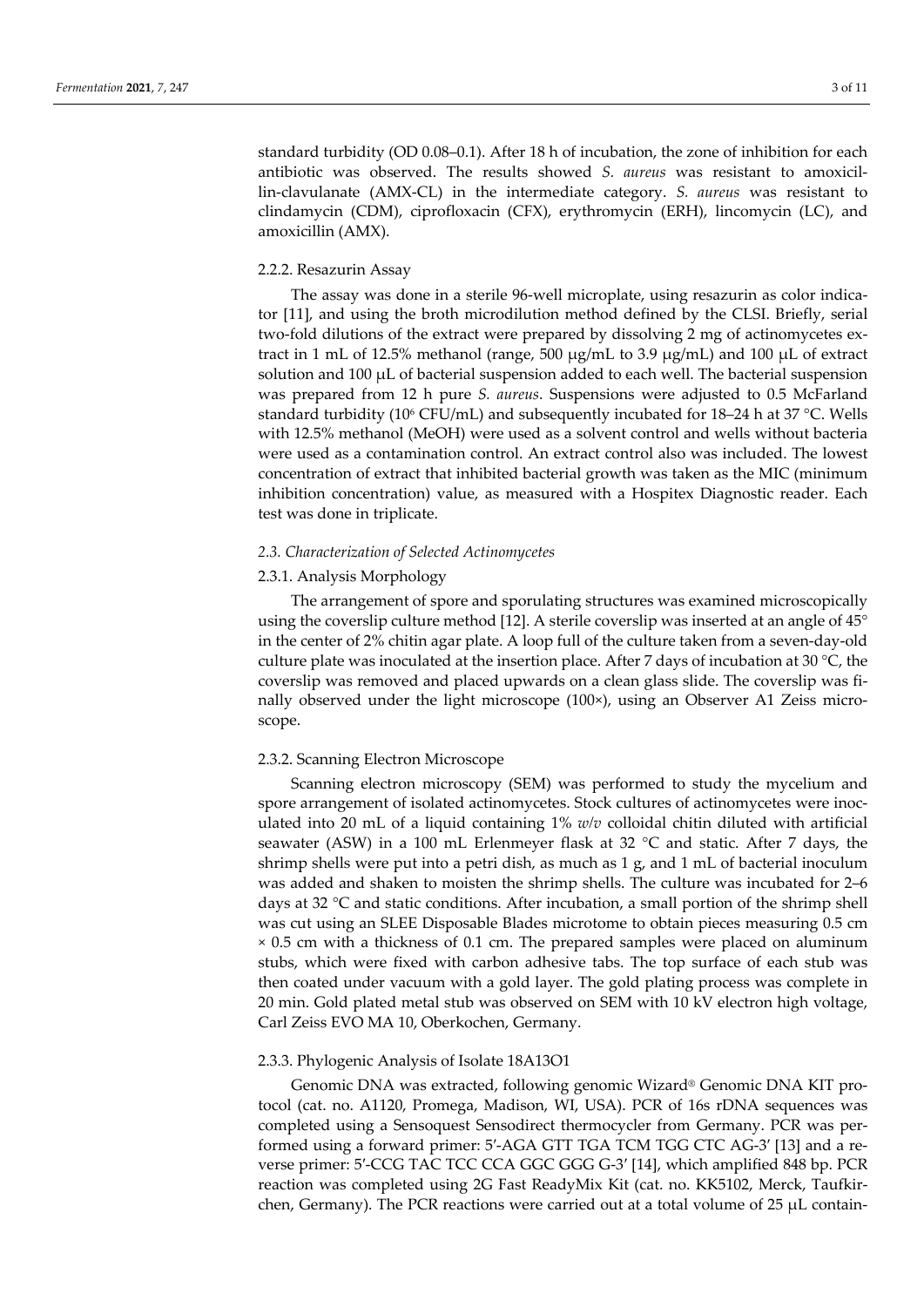ing 5 μL DNA template (50 ng/L), 12.5 μL 2G Fast ReadyMix, and 6.5 μL RNAse-free water, 0.5 μL forward primer, and 0.5 μL of reverse primer. Amplification was carried out with 35 cycles as follows, denaturation for 60 s at 92 °C, primer annealing for 60 s at 54 °C, and polymerization for 90 s at 72 °C. The PCR results were electrophoresed following the protocol of the QIAXCEL ADVANCED apparatus, Qiagen, Hilden Germany. Sequencing of PCR results that produce amplicon was carried out using the Sanger method. The results of the sequencing were analyzed phylogenetically using Mega version X software.

#### *2.4. Solid State Fermentation*

For fermentation, fresh shrimp shell waste (SSW) was obtained from the Lempasing free market, Bandar Lampung. Shrimp shells were washed with tap water at a ratio of 1:10 (*w*/*v*) twice, using a filter to remove unwanted materials such as soil and sand particles, and dried at  $55 \pm 2$  °C overnight in a drying oven. The dried SSW were milled with an electric wearing blender to get shrimp shell chips, and were used as solid SSW substrate for SSF without any further demineralization or deproteinization treatment. The stock bacterial culture was inoculated into 200 mL of liquid contained with 2% *w/v* colloidal chitin diluted with artificial sea water (ASW) in 1000 mL Erlenmeyer conical flask, and was incubated 7 days under 32 °C and static conditions. After this, the concentration of actinomycetes was adjusted to  $5.3 \times 10^6$  CFU/mL. Two hundred grams of the substrate was taken in 2000 mL Erlenmeyer conical flask and 200 mL of bacterial inoculum was added and shook to moisten the medium, the culture was incubated for 14 days under 32 °C and static conditions [15].

#### *2.5. Extraction, Purification, and Characterization*

Actinomycetes biomass was harvested using ethyl acetate (EtOAc) extraction. Filtrate of the EtOAc extract was concentrated by evaporation under reduced pressure. The EtOAc extract was partitioned into a water–EtOAc mixture (1:1). The active fraction was fractionated using  $SiO<sub>2</sub>$  gel open column chromatography and then purified using a Buchi Sepacore X50 system with a glass C<sub>18</sub> column (in dia.15 mm  $\times$  L. 230 mm). Purification was based on bioassay guided separation*.* Final active fraction was characterized by Thermo Scientific™ Dionex™ Ultimate 3000 RSLCnano UHPLC coupled with Thermo Scientific™ Q Exactive™ High Resolution Mass.

#### **3. Results and Discussions**

## *3.1. Sample Collection and Isolation of Actinomycetes*

Actinomycetes were isolated from marine organisms collected at Buleleng, Bali, Indonesia. During a one-week collection trip, 65 marine organisms were collected along the coast  $(8^{\circ}07'20.9''$  S 114°34′03.8″ E) at a depth of 5–20 m. Based on morphology and appearance, this indicated that most of the samples collected were sponges of the genus *Desmospongiae*, which were characterized by siliceous spicules [16]. In the course of our study, a total of fifteen actinomycetes isolates were isolated from six sponges (18A13, 18B18, 18D33, 18D35, 18E41, 18F47) and one tunicate (18D36), as showed in Figure 1. Isolation of actinomycetes from varied marine organisms has also been reported by researchers for identifying producers of bioactive metabolites [17,18].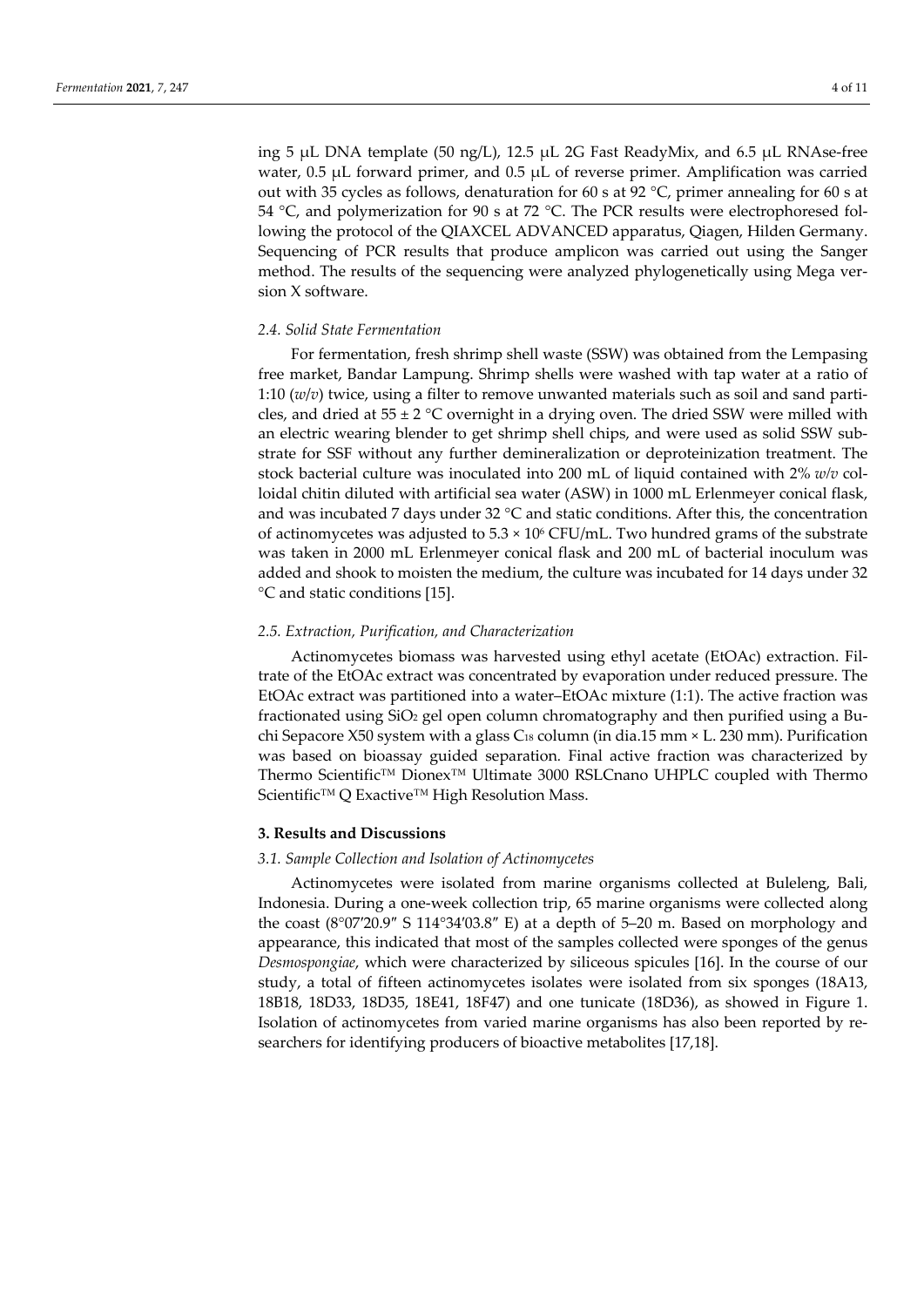

**Figure 1.** Collection of some marine organisms from Buleleng, Bali.

# *3.2. Screening Antibacterial Activity.*

All isolated actinomycetes were cultivated in shrimp shell media and screened against *S. aureus*, which is resistant to clindamycin (CDM), ciprofloxacin (CFX), erythromycin (ERH), lincomycin (LC), and amoxicillin (AMX). As showed in Table 1, the EtOAc extract of isolate 18A13O1 exhibited the strongest inhibition of *S. aureus* growth at a concentration of 250 μg/mL

**Table 1.** Screening actinomycetes EtOAc extracts.

| No.            | Sample<br>Code | Phylum   | <b>Isolate</b> | Color | <b>Inhibition Concentration</b> |
|----------------|----------------|----------|----------------|-------|---------------------------------|
|                |                |          | Actinomycetes  |       | $(\mu g/mL)$                    |
| 1              | 18A13          | Porifera | 18A13A1        | White | 500                             |
|                |                |          | 18A13O1        | White | 250                             |
| $\overline{2}$ | 18B18          | Porifera | 18B18A1        | White | 500                             |
|                |                |          | 18B18A2        | White | 500                             |
|                |                |          | 18B18A3        | White |                                 |
|                |                |          | 18B18A4        | White | 500                             |
| 3              | 18D33          | Porifera | 18D33A1        | White |                                 |
|                |                |          | 18D33A2        | White | 500                             |
| $\overline{4}$ | 18D35          | Porifera | 18D35A1        | Grey  | 500                             |
|                |                |          | 18D35A2        | White |                                 |
| 5              | 18D36          | Tunicate | 18D36A1        | Grey  | 500                             |
|                |                |          | 18D36A2        | Grey  |                                 |
| 6              | 18E41          | Porifera | 18E41A1        | White | 500                             |
| 7              | 18F47          | Porifera | 18F47A1        | White |                                 |
|                |                |          | 18F47A2        | White | 500                             |

(-): inactive.

Actinomycetes 18A13O1 was isolated together with 18A13A1 from sponge 18A13. Sponge 18A13 (Figure 2) was shaped like a ball with reddish-purple exterior color, and yellowish internal color. This sponge has long tubular spicules with two pointed ends, characteristic of *Demospongiae* [19]. It was identified as *Rhabdastrella globostellata*, which is common along the Indonesian coast. The results of previous studies which show that *R.*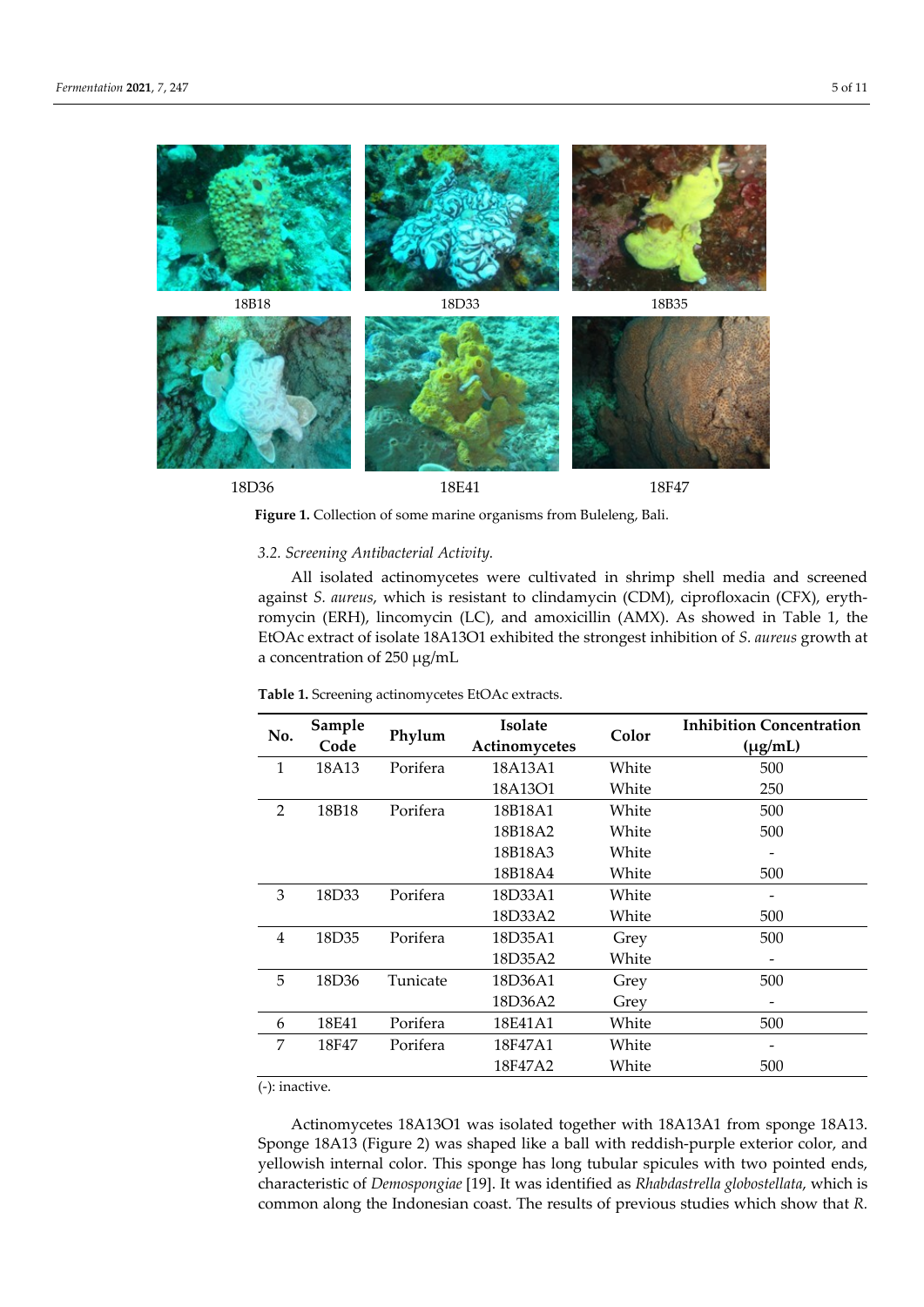*globostellata* produce isomarabaric compounds and have antiproliferative activity against vascular endothelial cells [20]. It was recently reported that this type of sponge produces bioactive compounds with anti-leukemic activity [21]. However, studies of bioactive compounds from microorganisms, especially actinomycetes associated with *R. globostellata*, are still scarce.



**Figure 2.** (**a**) Sponge 18A13 bar 3 cm, (**b**) spicule of the same specimen.

#### *3.3. Characterization of Selected Actinomycetes*

A visual observation of actinomycetes cultivated in media showed mycelia penetrating the substrate, while aerial *mycelia* grew vertically at the media-air interface. Under microscopic observation, all isolated actinomycetes had a mycelium that was about 2 microns wide and the diameter of the spores was around 6.1 microns [22]. This is smaller than many fungi which have *mycelia* of 2–30 microns [23]. Actinomycetes are anaerobic microorganisms. They show filamentous and branching growth patterns on solid substrates resembling fungi mycelia. Their colonies are extensive like mycelium. Aerial hyphae are found in many genera of actinomycetes. As shown in Figure 3c, which suggests isolate 18A13O1 as actinomycetes.



**Figure 3.** (**a**). Isolate 18A13O1 in colloidal chitin media, (**b**) visualization 18A13O1, bar 40 micron with light microscope scale 200×, (**c**) SEM image aerial hyphae isolate 18A13O1, bar 4 micron.

## *3.4. Phylogenetic Analysis of Isolate 18A13O1*

Actinomycete isolates collected from the marine sponge, *R. globostellata*, were investigated. Isolate 18A03O1 was selected based on the bioactivity of the extract. The 16S rDNA gene was sequenced, and the resulting sequences were blasted against the Gen-Bank database. Isolate 18A03O1 was stated to belong to the genus *Pseudonocardia*. The new strain *Pseudonocardia carboxydivorans* 18A03O1 was identified based on sequence similarity of 99.65% and was registered in the gene bank with access number LC647653. Through phylogenetic analysis, it was found that the actinomycetes isolate 18A13O1 was *P. carboxydivorans* (Figure 4).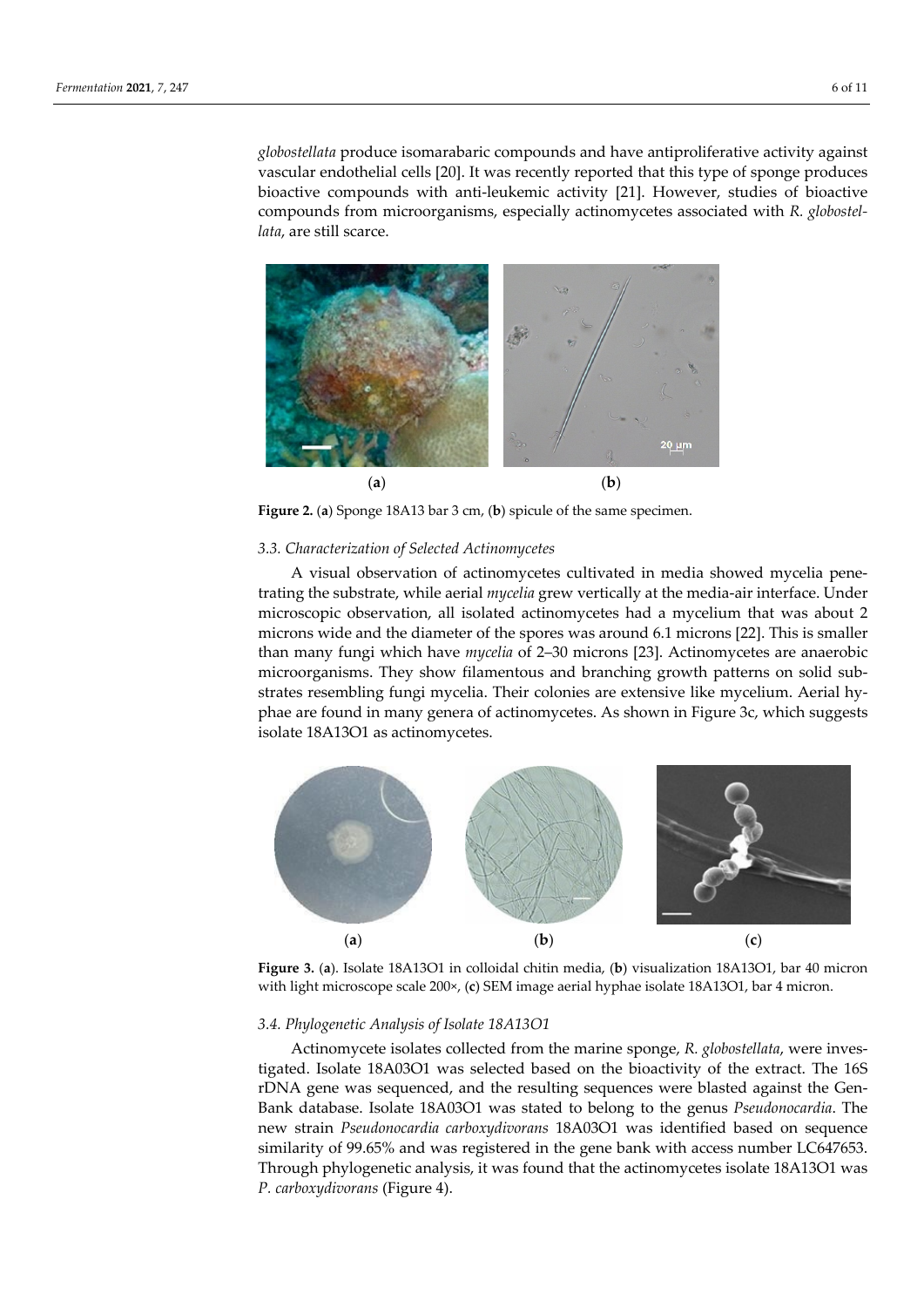

**Figure 4.** Phylogenetic tree using maximum likelihood method and Tamura 3-parameter model of 22 *Pseudonocardia* representatives and *Actinophytocola burenkhanensis* (Acc. No. AB535095) as an outgroup. Bootstrap values (1000 resamples) are given in percent at the nodes of the tree. The isolate *P. carboxydivorans* 18A03O1 is presented in bold.

Based on the literature review, *P. carboxydivorans* was included in the rare marine actinomycetes [24]. Furthermore, it was reported that through the fermentation process, *P. carboxydivorans* was able to produce Branimycin B and C macrolides, which have antibacterial activity [25]. However, the bioactivity of the metabolites of *P. carboxydivorans* 18A03OI isolated from solid fermentation using shrimp shell media has never been reported.

#### *3.5. Solid State Fermentation*

In order to isolate bioactive metabolites, actinomycetes were cultivated in solid, shrimp shell media. (Figure 5a). Actinomycetes appeared at the surface of the shrimp shell, exhibiting a white color after 7 days.

After two weeks, the inoculum was spread across the surface of the shrimp shell media and cultivated for 21 days (Figure 5b). In total, 800 g of shrimp shells was used to cultivate isolate 18A13O1. Solid state fermentation (SSF) was accomplished in a 1 L Erlenmeyer flask which contained 200 g of shrimp shells. Actinomycetes growth on the surface of shrimp shell media were characterized by the formation of aerial and substrate mycelia (Figure 5c) [26]. Figure 5 shows actinomycetes can grow well on shrimp shells. However, information on bioactive compounds from actinomycetes grown on shrimp shells is still very limited [27]. Isolate 18A13O1 showed characteristic spores with ball-like shapes. After three weeks, actinomycetes biomass was extracted with EtOAc and evaporated under reduced pressure to obtain a crude extract EtOAc (1.4 g).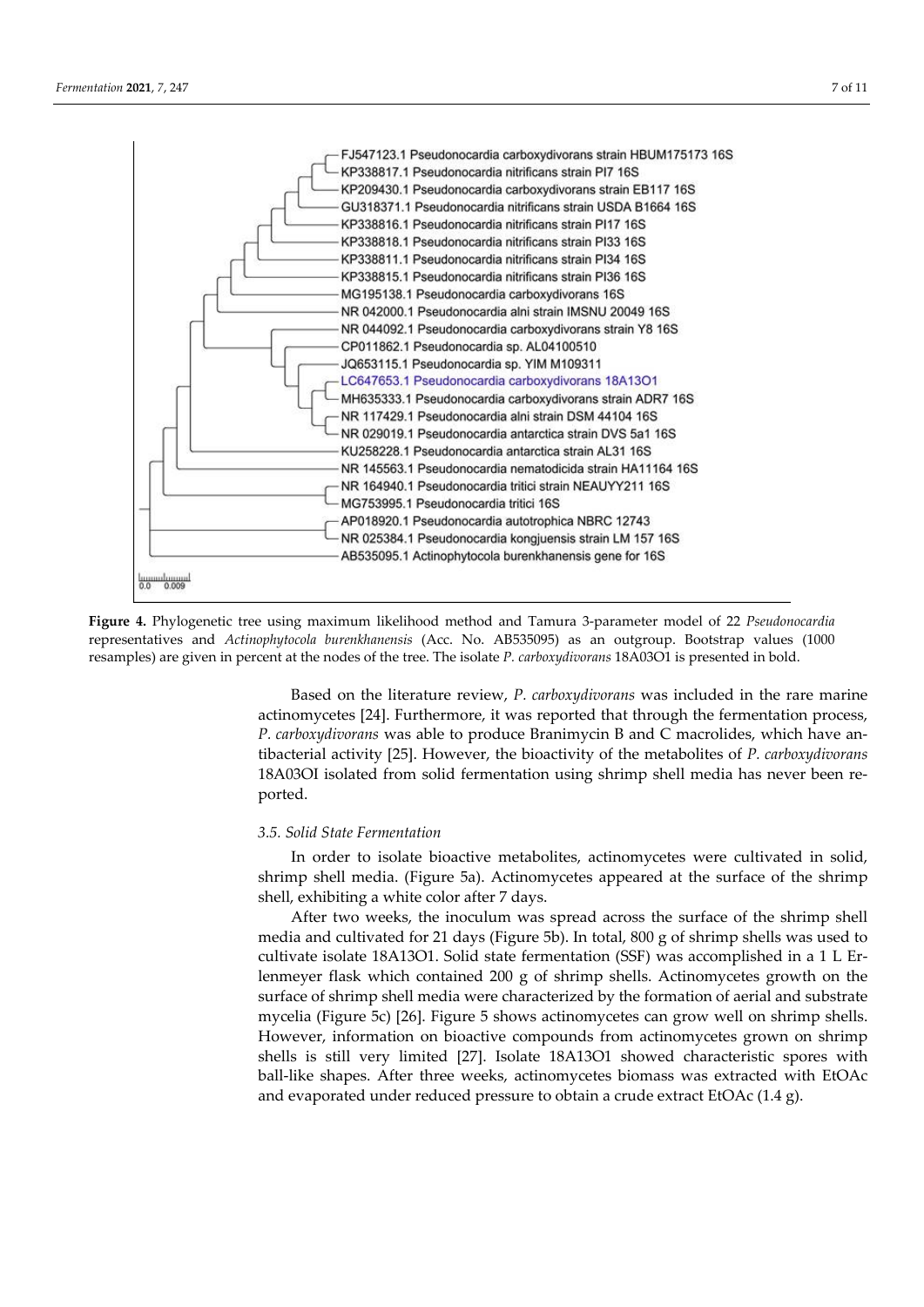

**Figure 5.** SEM image (**a**) solid state fermentation 18A13O1 in shrimp shell media, (**b**) surface shrimp shell, (**c**) actinomycetes 18A13O1 on solid shrimp shell media after 7 days bar 20 μιχρον, and (**d**) after 21 days 20 micron.

## *3.6. Extraction, Isolation, and Characterization*

An EtOAc extract of 18A13O1 (1.1 g) that exhibited antibacterial activity against *S. aureus* at 250 μg/mL was partitioned into a water-AcOEt mixture to obtain an AcOEt soluble portion (772 mg). The AcOEt soluble portion showed growth inhibition at 62.5 μg/mL against *S. aureus.* This fraction was subjected to SiO2 gel open column chromatography eluted with n-hexane and isopropanol, affording two fractions: 147 mg A13A1 (eluted with n-hexane 100%) and 358 mg A13A2 (eluted with n-hexane:isopropanol 3:1). The active fraction, A13A2, was further purified using a Buchi Sepacore X50 system with a glass column C18 Nacalai (linear gradient H2O:MeOH; MeOH 30% to 90%) into five fractions A13B1 (18 mg), A13B2 (90 mg), A13B3 (41 mg), A13B4 (37 mg), A13B5 (22 mg). Each fraction was subjected to bioactivity analysis and A13B2 inhibited growth of *S. aureus* most effectively at a concentration of 15.6 μg/mL. Analysis using HRLCMS showed molecular ion peak [M+H]+ at *m*/*z* 441.37164 in Figure 6. This spectrum indicated that the active compound A13B2 was analog to Branimycin B which has one less double bond. In general, specialized metabolites are often restricted to a constricted set of species within a phylogenetic group [28].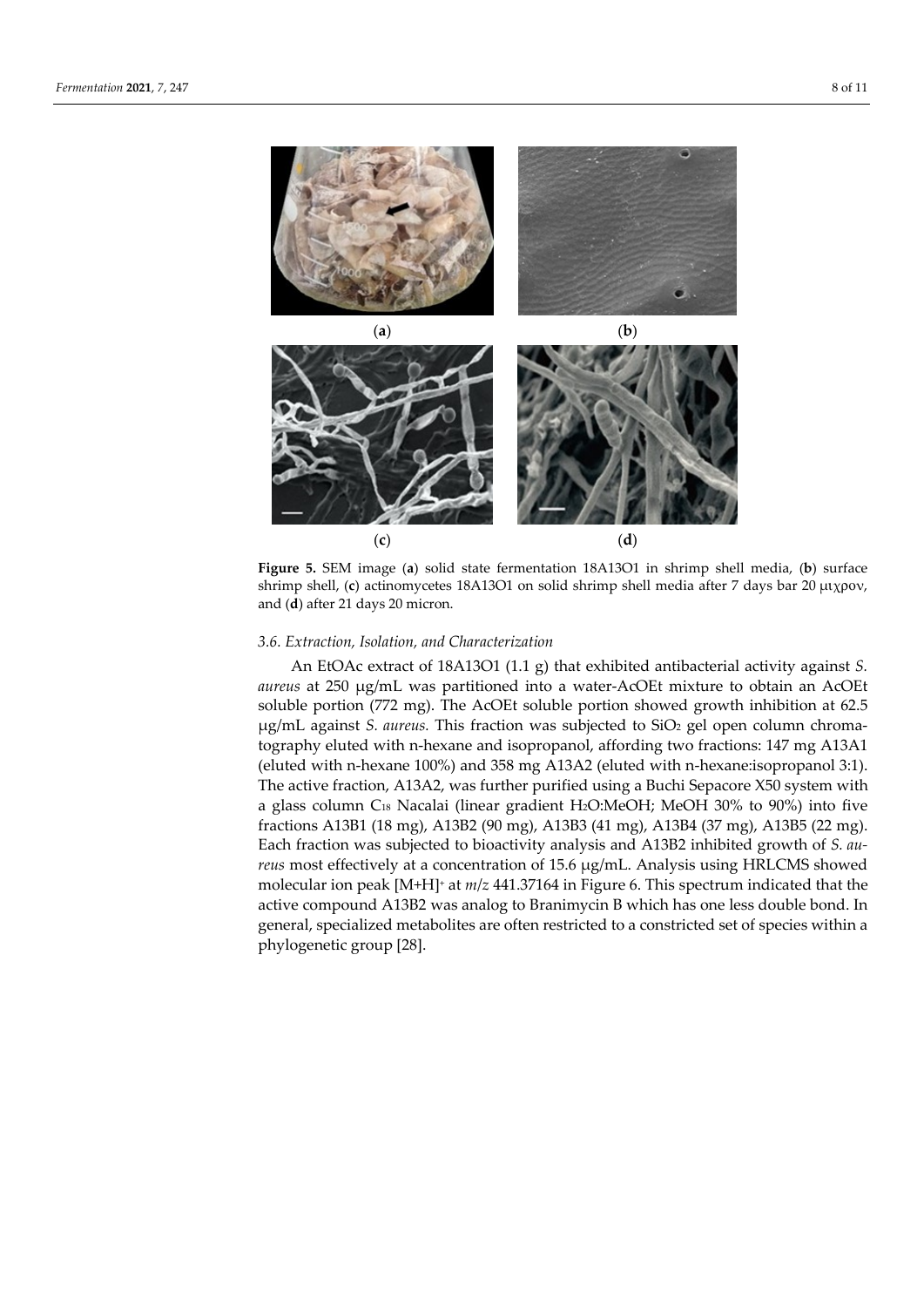

**Figure 6. HRLMS** spectrum of fraction A13B12, C23H36O8, [M+H]<sup>+</sup> = m/z 441.37164.

# **4. Conclusions**

To our knowledge, this is the first report of solid state fermentation of marine sponge-associated *P. carboxydivorans* 18A13O1 on shrimp shell media. This study leads to an understanding of the potential of microorganisms producing bioactive compounds through solid state fermentation processes. Based on this research, actinomycetes derived from sponges can grow well on selective media of shrimp shell waste in the fermentation process to produce antibacterial compounds. This basic information is very important for further research related to the development of bioactive compounds through the solid fermentation process.

**Author Contributions:** J.H., A.S. and M.A. conceived and designed the experiments; A.S., W.W., A.I., O.S.W., A.L., W.A.S., K.N. and N.L.G.R.J. performed the experiments; all authors analyzed the data; J.H., A.S. and M.A. wrote and revised the manuscript. All authors have read and agreed to the published version of the manuscript.

**Funding:** This research was funded by The Deputy of Research Strengthening and Development, The Ministry of Research and Technology/National Agency for Research and Innovation of the Republic of Indonesia, Basic Research with grand no. 139/SP2H/ADM/LT/DRPM/2020, dates, July, 2020 to JH. This research was also partially supported by the Platform Project for Supporting Drug Discovery and Life Science Research (Basis for Supporting Innovative Drug Discovery and Life Science Research (BINDS)) from the Japan Agency for Medical Research and Development (AMED) (grant no. JP21am0101084), the Kobayashi International Scholarship Foundation, and a Grant-in-Aid for Scientific Research B (grant nos. 18H02096, 17H04645 and 21H02069) from the Japan Society for the Promotion of Science (JSPS) to MA.

**Institutional Review Board Statement:** Not applicable.

**Informed Consent Statement:** Not applicable.

**Data Availability Statement:** Not applicable.

**Acknowledgments** The authors acknowledge the Directorate of Resources, Directorate General of Higher Education, Ministry of Education, Culture, Research, and the Technology, Republic of Indonesia, for their continuous support in WCP program and to all laboratory staff members at UPT Laboratorium Terpadu Sentra Inovasi dan Teknologi, Universitas Lampung, for supporting the laboratory facilities.

**Conflicts of Interest:** The authors declare no conflict of interest.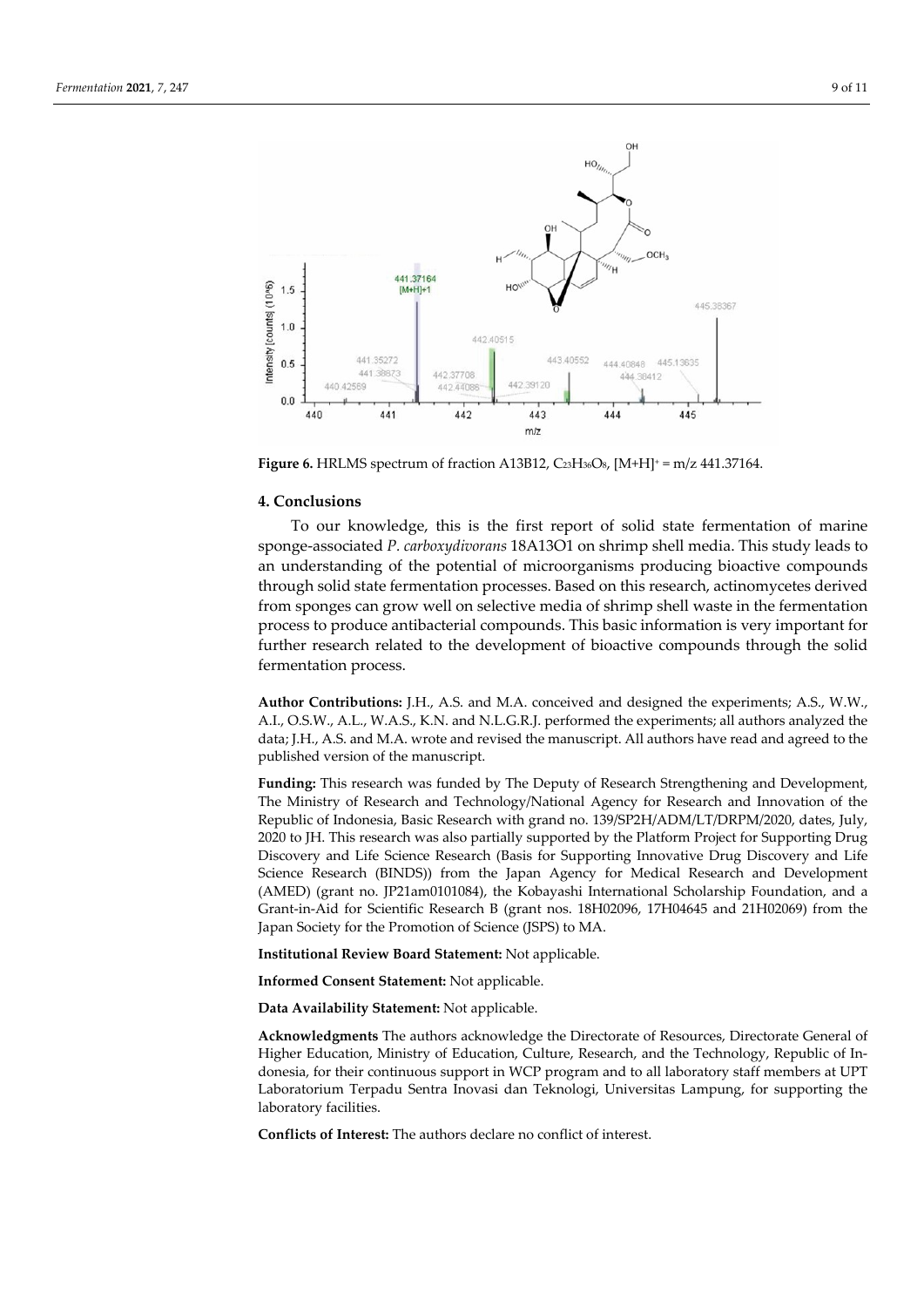## **References**

- 1. Santos, V.P.; Marques, N.S.S.; Maia, P.C.S.V.; Lima, M.A.B.D.; Franco, L.D.O.; Campos-Takaki, G.M.D. Seafood waste as atractive source of chitin and chitosan production and their applications. *Int. J. Mol. Sci.* **2020**, *21*, 4290.
- 2. Mao, X.; Guo, N.; Sun, J.; Xue, C. Comprehensive utilization of shrimp waste based on biotechnological methods: A review. *J. Clean. Prod.* **2017**, *143*, 814–823.
- 3. Abu Yazid, N.; Barrena, R.; Komilis, D.; Sánchez, A. Solid-State Fermentation as a novel paradigm for organic waste valorization: A Review. *Sustainability* **2017**, *9*, 224.
- 4. Trejo-Hernandez, M.R.; Raimbault, M.; Roussos, S.; Lonsane, B.K. Potencial of solid state fermentation for production of ergot alkaloids. *Lett. Appl. Microbiol.* **1992**, *15*, 156–159.
- 5. Barka, E.A.; Vatsa, P.; Sanchez, L.; Gaveau-Vaillant, N.; Jacquard, C.; Klenk HPClément, C.; Ouhdouch, Y.; van Wezel, G.P. Taxonomy, physiology, and natural products of actinobacteria. *Microbiol. Mol. Biol. Rev*. **2016**, *80*, 1–43.
- 6. Subramani, R.; Sipkema, D. Marine rare actinomycetes: A promising source of structurally diverse and unique novel natural products. *Mar. Drugs* **2019**, *17*, 249.
- 7. Best, M.; Kenchington, E.; MacIsaac, K.; Wareham, V.; Fuller, S.D.; Thompson, A.B. Sponge identification guide NAFO area. *NAFO Sci. Counc. Stud*. **2010**, *43*, 1–49.
- 8. Hsu, S.C.; Lockwood, J.L. Powdered chitin agar as a selective medium for enumeration of actinomycetes in water and soil. *Appl. Microbiol.* **1975**, *29*, 422–426.
- 9. Bauer, A.W.; Kirby, W.M.M.; Sherris, J.C.; Truck, M. Antibiotic Susceptibility Testing by a Standardized Single Disk Method. *Am. J. Clin. Pathol.* **1966**, *45*, 493–496.
- 10. CLSI. *Performance Standards for Antimicrobial Susceptibility Testing*, 27th ed.; CLSI Supplement M100; Clinical and Laboratory Standards Institute: Wayne, PA, USA, 2017.
- 11. Coban, A.Y.; Bozdogan, B.; Cihan, C.C.; Cetinkaya, E.; Bilgin, K.; Darka, O.; Akgunes, A.; Durupinar, B.; Appelbaum, P.C. Two new colorimeteric methods for early detection of vancomycin and oxacillin resistance in Staphylococcus aureus. *J. Clin. Microbiol*. **2006**, *44*, 580–582.
- 12. Goodfellow, M.; Kämpfer, P.; Busse, H.-J.; Trujillo, M.E.; Suzuki, K.; Ludwig, W.; Whitman, W.B. (Eds.) *Bergey's Manual of Systematic Bacteriology*, 2nd ed.; Springer: New York, NY, USA, 2012.
- 13. Heuer, H.; Krsek, M.; Baker, P.; Smalla, K.; Wellington, E.M. Analysis of actinomycete communities by specific amplification of genes encoding 16S rRNA and gel-electrophoretic separation in denaturing gradients. *Appl. Environ. Microbiol*, **1997**, *63*, 3233–3241.
- 14. Baskaran, R.; Mohan, P.M.; Sivakumar, K.; Kumar, A. Antimicrobial Activity and Phylogenetic Analysis of Streptomyces Parvulus Dosmb-D105 Isolated from the Mangrove Sediments of Andaman Islands. *Acta Microbiol. Immunol. Hung.* **2016**, *63*, 27–46.
- 15. El-Nakeeb, M.A.; Lechevalier, H.A. Selective Isolation of Aerobic Actinomycetes. *Appl. Microbiol.* **1963**, *11*, 75–77.
- 16. Hooper, J.N.A.; Van Soest, R.W.M. *Systema Porifera: A Guide to the Classification of Sponges*; 2 Volumes; Kluwer Academic/Plenum Publishers: New York, NY, USA, 1718.
- 17. Sun, W.; Zhang, F.; He, L.; Karthik, L.; Li, Z. Actinomycetes from the South China Sea sponges: Isolation, diversity, and potential for aromatic polyketides discovery. *Front. Microbiol.* **2015**, *6*, 1048.
- 18. Abdelmohsen, U.R.; Yang, C.; Horn, H.; Hajjar, D.; Ravasi, T.; Hentschel, U. Actinomycetes from Red Sea Sponges: Sources for Chemical and Phylogenetic Diversity. *Mar. Drugs* **2014**, *12*, 2771–2789.
- 19. Łukowiak, M. Utilizing sponge spicules in taxonomic, ecological and environmental reconstructions: A review. *PeerJ* **2020**, *8*, e10601.
- 20. Aoki, S.; Sanagawa, M.; Watanabe, Y.; Setiawan, A.; Arai, M.; Kobayashi, M. Novel isomarabarican triterpenes, exhibiting selective antiproliferative activity again vascular endothelial cells, from marine sponge *Rhabdastrella globostellata*. *Bioorg. Med. Chem.* **2007**, *15*, 4818–482.
- 21. Lai, K.-H.; Huang, Z.-H.; El-Shazly, M.; Peng, B.-R.; Wei, W.-C.; Su, J.-H. Isomalabaricane Triterpenes from the Marine Sponge *Rhabdastrella* sp. *Mar. Drugs* **2021**, *19*, 206.
- 22. Acharyabhatta, A.; Kandula, S.K.; Terli, R. Taxonomy and polyphasic characterization of alkaline amylase producing marine actinomycete *Streptomyces rochei* BTSS 1001. *Int. J. Microbiol.* **2013**, *2013*, 276921.
- 23. Deacon, J.W. *Fungal Biology*, 4th ed.; Wiley-Blackwell: Hoboken, NJ, USA, 2006; p. 48.
- 24. Tanvir, R.; Sajid, I.; Hasnain, S.; Kulik, A.; Grond, S. Rare actinomycetes Nocardia caishijiensis and Pseudonocardia carboxydivorans as endophytes, their bioactivity and metabolites evaluation. *Microbiol. Res.* **2016**, *185*, 22–35.
- 25. Braña, A.F.; Sarmiento-Vizcaíno, A.; Pérez-Victoria, I.; Otero, L.; Fernández, J.; Palacios, J.J.; Martín, J.; de la Cruz, M.; Díaz, C.; Vicente, F.; et al. Branimycins B and C, antibiotics produced by the abyssal actinobacterium Pseudonocardia carboxydivorans M-227. *J. Nat. Prod.* **2017**, *80*, 569–573.
- 26. Williams, S.T.; Davies, F.L. Use of a scanning electron microscope for the examination of actinomycetes. *Microbiology* **1967**, *48*, 171–177.
- 27. Brzezinska, M.S.; Walczak, M.; Lalke-Porczyk, E.; Donderski, W. Utilization of shrimp-shell waste as a substrate for the activity of chitinases produced by microorganisms. *Pol. J. Environ. Stud.* **2010**, *19*, 177–182.